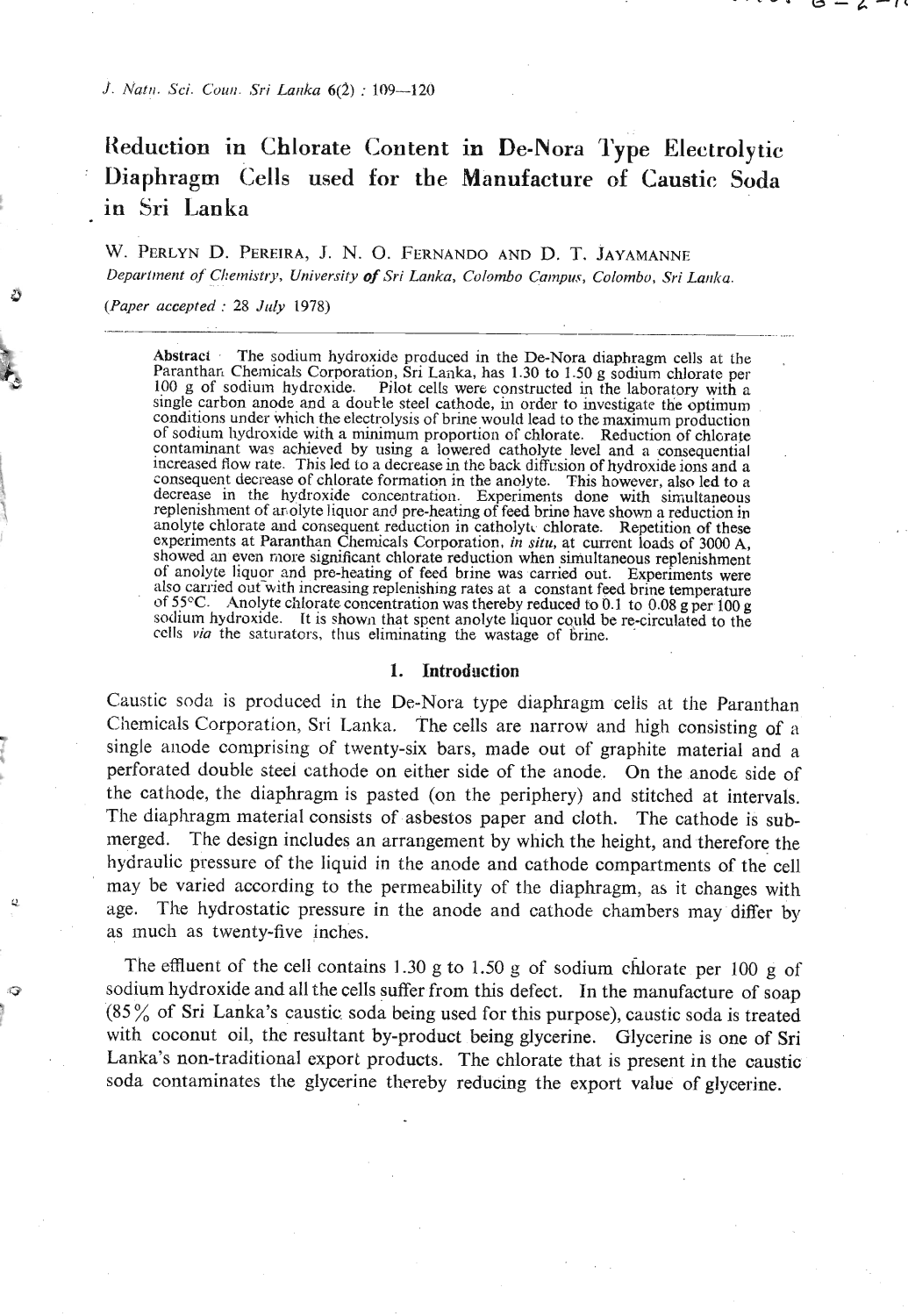The primary reactions that take place in the chlora-alkali cell are:

| at the cathode : $2H_2O + 2e \longrightarrow H_2 + 2OH^-$                                                                                     | (1) |
|-----------------------------------------------------------------------------------------------------------------------------------------------|-----|
| at the anode: $2Cl^ \longrightarrow Cl_2 + 2e$                                                                                                | (2) |
| Due to the following secondary reaction,                                                                                                      |     |
| $Cl_2 + H_2O \longrightarrow HOCl + Cl^- + H^+$                                                                                               | (3) |
| $H OCl \rightleftharpoons \longrightarrow OCl^- + H^+$                                                                                        | (4) |
|                                                                                                                                               | (5) |
| 6 OCl <sup>-</sup> + 3H <sub>2</sub> O --------> 2Cl <sub>3</sub> <sup>-</sup> + 4Cl <sup>-</sup> + 6H <sup>+</sup> + 3/2 O <sub>2</sub> + 6e | (6) |

$$
x_1 \in \mathcal{X}_1 \cup \mathcal{X}_2 \cup \mathcal{X}_3 \cup \mathcal{X}_4 \cup \mathcal{X}_5 \cup \mathcal{X}_6 \cup \mathcal{X}_7 \cup \mathcal{X}_8 \cup \mathcal{X}_9 \cup \mathcal{X}_9 \cup \mathcal{X}_9 \cup \mathcal{X}_9 \cup \mathcal{X}_9 \cup \mathcal{X}_9 \cup \mathcal{X}_9 \cup \mathcal{X}_9 \cup \mathcal{X}_9 \cup \mathcal{X}_9 \cup \mathcal{X}_9 \cup \mathcal{X}_9 \cup \mathcal{X}_9 \cup \mathcal{X}_9 \cup \mathcal{X}_9 \cup \mathcal{X}_9 \cup \mathcal{X}_9 \cup \mathcal{X}_9 \cup \mathcal{X}_9 \cup \mathcal{X}_9 \cup \mathcal{X}_9 \cup \mathcal{X}_9 \cup \mathcal{X}_9 \cup \mathcal{X}_9 \cup \mathcal{X}_9 \cup \mathcal{X}_9 \cup \mathcal{X}_9 \cup \mathcal{X}_9 \cup \mathcal{X}_9 \cup \mathcal{X}_9 \cup \mathcal{X}_9 \cup \mathcal{X}_9 \cup \mathcal{X}_9 \cup \mathcal{X}_9 \cup \mathcal{X}_9 \cup \mathcal{X}_9 \cup \mathcal{X}_9 \cup \mathcal{X}_9 \cup \mathcal{X}_9 \cup \mathcal{X}_9 \cup \mathcal{X}_9 \cup \mathcal{X}_9 \cup \mathcal{X}_9 \cup \mathcal{X}_9 \cup \mathcal{X}_9 \cup \mathcal{X}_9 \cup \mathcal{X}_9 \cup \mathcal{X}_9 \cup \mathcal{X}_9 \cup \mathcal{X}_9 \cup \mathcal{X}_9 \cup \mathcal{X}_9 \cup \mathcal{X}_9 \cup \mathcal{X}_9 \cup \mathcal{X}_9 \cup \mathcal{X}_9 \cup \mathcal{X}_9 \cup \mathcal{X}_9 \cup \mathcal{X}_9 \cup \mathcal{X}_9 \cup \mathcal{X}_9 \cup \mathcal{X}_9 \cup \mathcal{X}_9 \cup \mathcal{X}_9 \cup \mathcal{X}_9 \cup \mathcal{X}_9 \cup \mathcal{X}_9 \cup \mathcal{X}_9 \cup \mathcal{X}_9 \cup \mathcal{X}_9 \cup \mathcal{X}_9 \cup \mathcal{X}_9 \cup \mathcal{X}_9 \cup \mathcal{X}_9 \cup \mathcal{X}_9 \cup \mathcal{X}_9
$$

There exists a chloride, chlorine, hypochlorite and chlorate system.

Most of the chlorine, bubbles out of the solution as chlorine gas but a certain amount dissolves in the anolyte liquor, this amount depending on the chloride ion concentration (Figure 1)<sup>9</sup> and temperature. Foerster and Mueller<sup>2,3</sup> formulated the path taken by the dissolved chlorine ultimately leading to the formation of chlorate. The dissolved chlorine undergoes hydrolysis according to Equation 3. Ibl<sup>5</sup> has shown that the above reaction is fast and takes place in the bulk solution as well as in the diffusion layer, close to the anode where chlorine is generated. Hypochlorous acid produced dissociates according to:

 $HOCl \longrightarrow ClO^- + H^+$ 

The dissociation constant for this dissociation is:

 $4 \times 10^{-8}$  mol.  $1^{-1}$  at 25°C.

Chlorate may be formed in either of two ways:

- $1.$ Chemical formation as represented by the Equations 3, 4 and 5.
- 2. Electrochemical formation at the anode as represented by Equation 6, with simultaneous oxygen evolution.

In strongly alkaline media<sup>6</sup> the electrochemical oxidation can be represented as follows:

$$
5ClO^{-} + 8H_2O \longrightarrow 3ClO_3^- + Cl^{-} + 6H^{+} + 2O_2 + 16e \qquad (7)
$$

According to Ibl and Landolt<sup>6</sup> in alkali cells electrochemical chlorate is predominant.

The work reported here was directed towards finding optimum conditions under which the electrolysis of brine would lead to the production of sodium hydroxide with a minimum proportion of chlorate.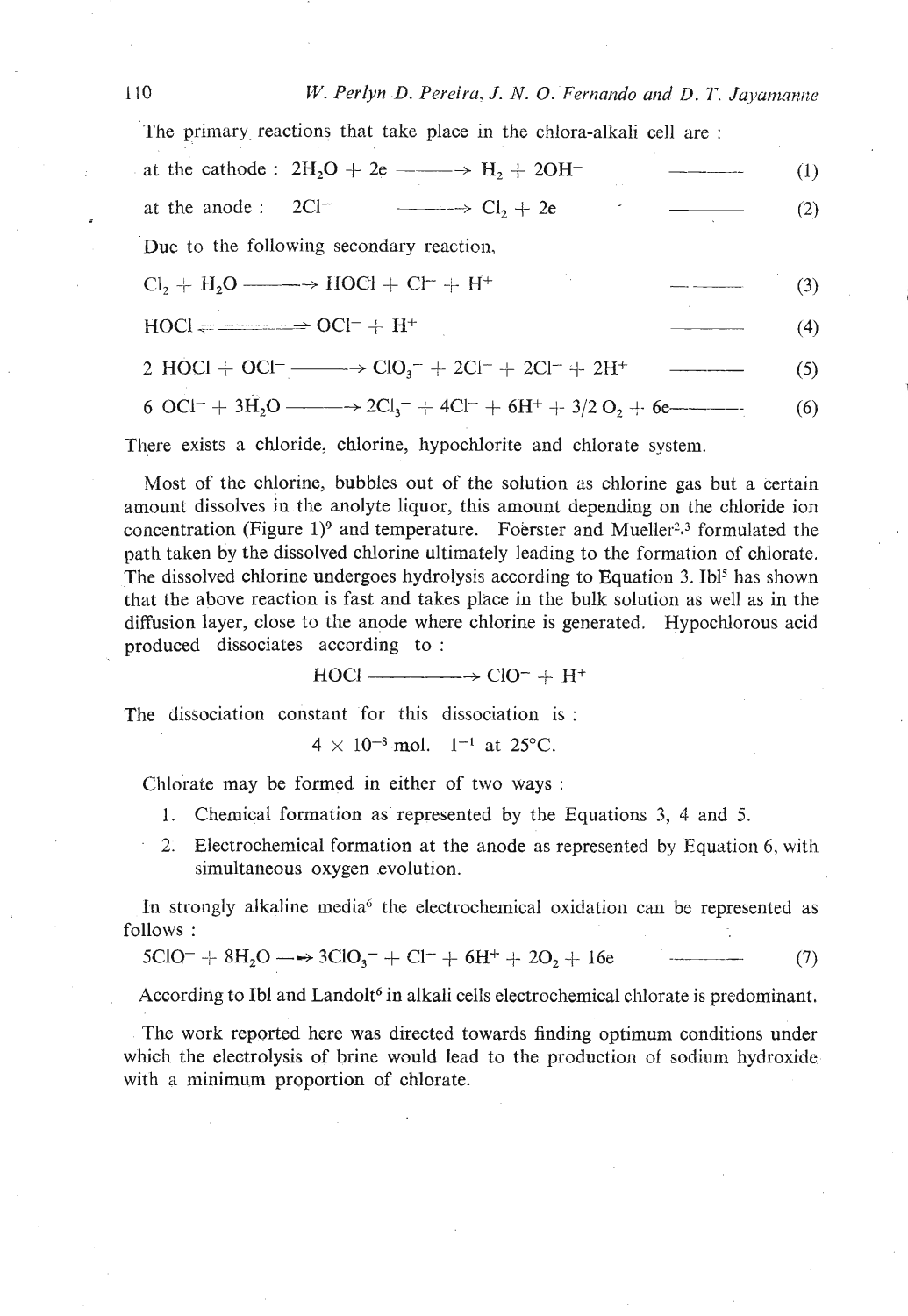





 $11\,\mathrm{l}$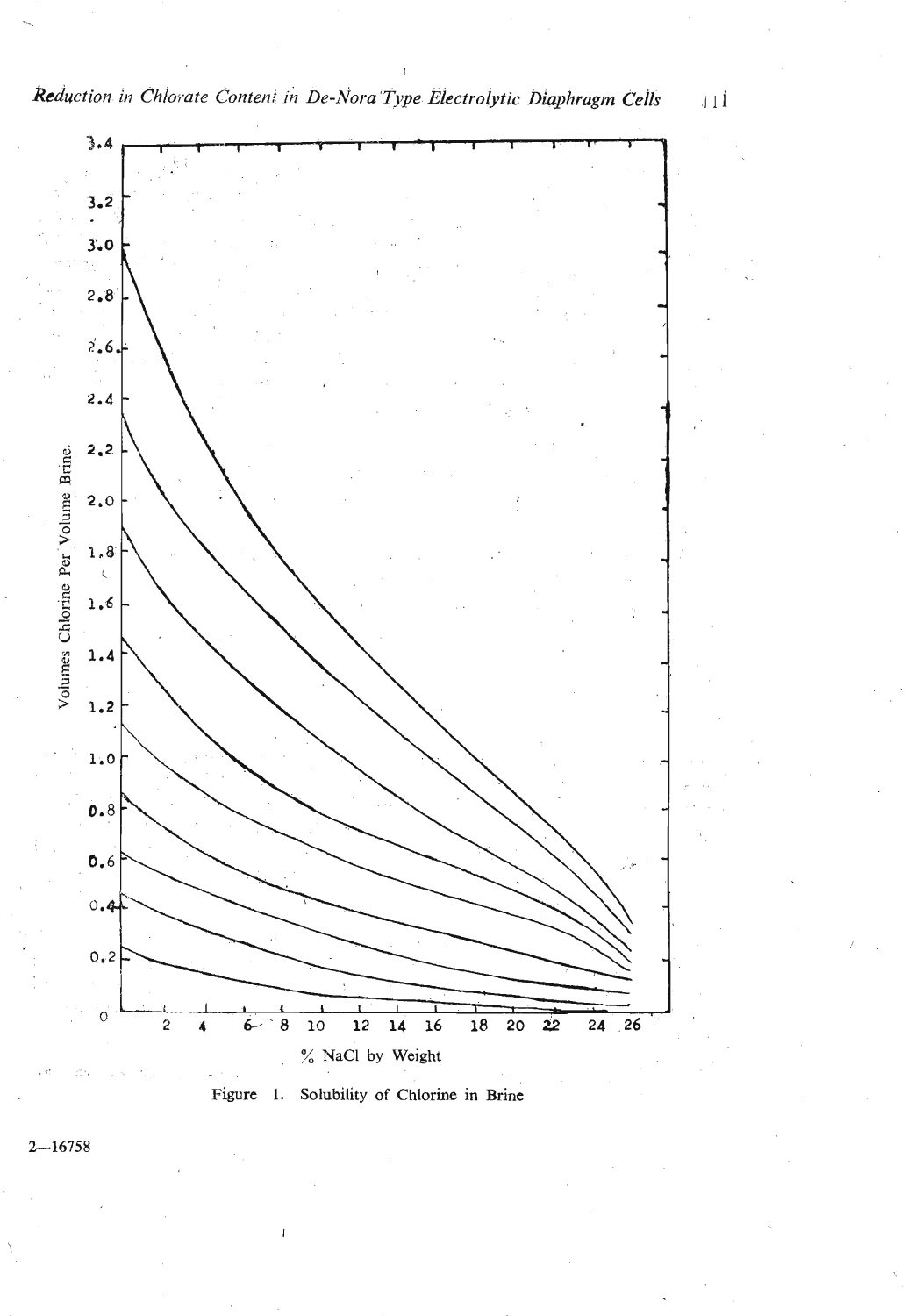# 2. Experimental

# 2.1. Preliminary Experiments

For our preliminary investigations, experimental cells were constructed in the labora tories of the Department of Chemistry on a design similar to those at Paranthan Chemicals Corporation, Sri Lanka. The current densities used were **0.06** and **0.07 A** cm-2 at the cathode and anode respectively, similar to that used at Paranthan. The anode consisted of three bars of graphite. Cathodes were placed on either side of the anode and were made out of perforated steel plates to which was tightened the diaphragm made out of asbestos paper and cloth of the type KP **407.**  All materials were supplied by the Paranthan Chemicals Corporation. The power supply came from the mains via a variac shown in the circuit diagram (Figure 2). The cells (Figure 3) operated at a load of **40** A.

# 2.2. Pattern of Experiments.

Four categories of experiments were performed :

- $(A)$  under normal electrolysis<sup>\*</sup> conditions i.e. in the manner carried out at Paranthan;
- (R) electrolysis with replenishing of anolyte liquor (taking out of andlyte and introduction of fresh brine);
- (C) electrolysis with pre-heated brine ; and
- **(D)** electrolysis with simultaneous pre-heating of brine and replenishing of anolyte liquor.

At each catholyte level, the four categories of experiments. were performed.

### 2.3. Procedure

Three catholyte levels were pre-selected corresponding to 15 cm; 12 cm and 8 cm. Feed-brine was maintained at concentrations between 304 to 312 gl<sup>-1</sup> of sodium chloride. In replenishing experiments (categories B and D) the replenishing rate was maintained at one-third the cell feed rate (cell feed rate varied between 4.7 to 12.5 cm<sup>3</sup> min<sup>-1</sup>). In pre-heating experiments (category C), the temperature of brine was maintained at 70°C. Duration of each experiment varied from 5 to 6 h.

### 2.4. Experiments conducted *in situ* at Paranthan

I

The above experiments were repeated at a load of 3000 A on one of the cells in the cell plant, at Paranthan Chemicals Corporation. The concentration of sodium hydroxide in the effluent liquor was maintained between 100 to 120 **gl-',** and experiments were conducted for durations of **10** h. Sampling **was** carried out as before at the end of each hour.

<sup>\*</sup>Normal electrolysis-electrolysis carried<sup>'</sup> out without any modification such as mentioned **und'er category B, C and D.**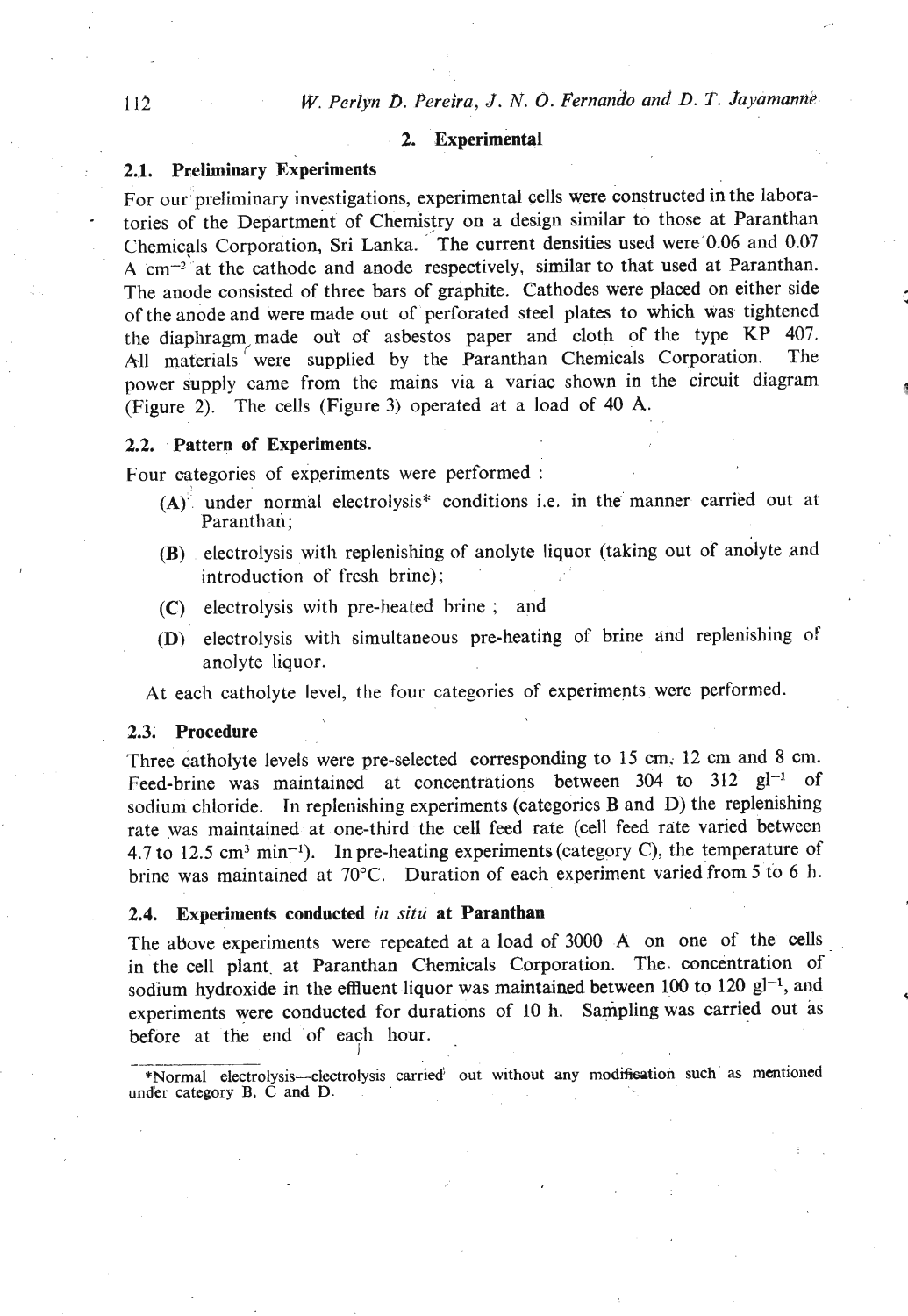

Reduction in Chlorate Content in De-Nora Type Electrolytic Diaphragm Cells

Ō

113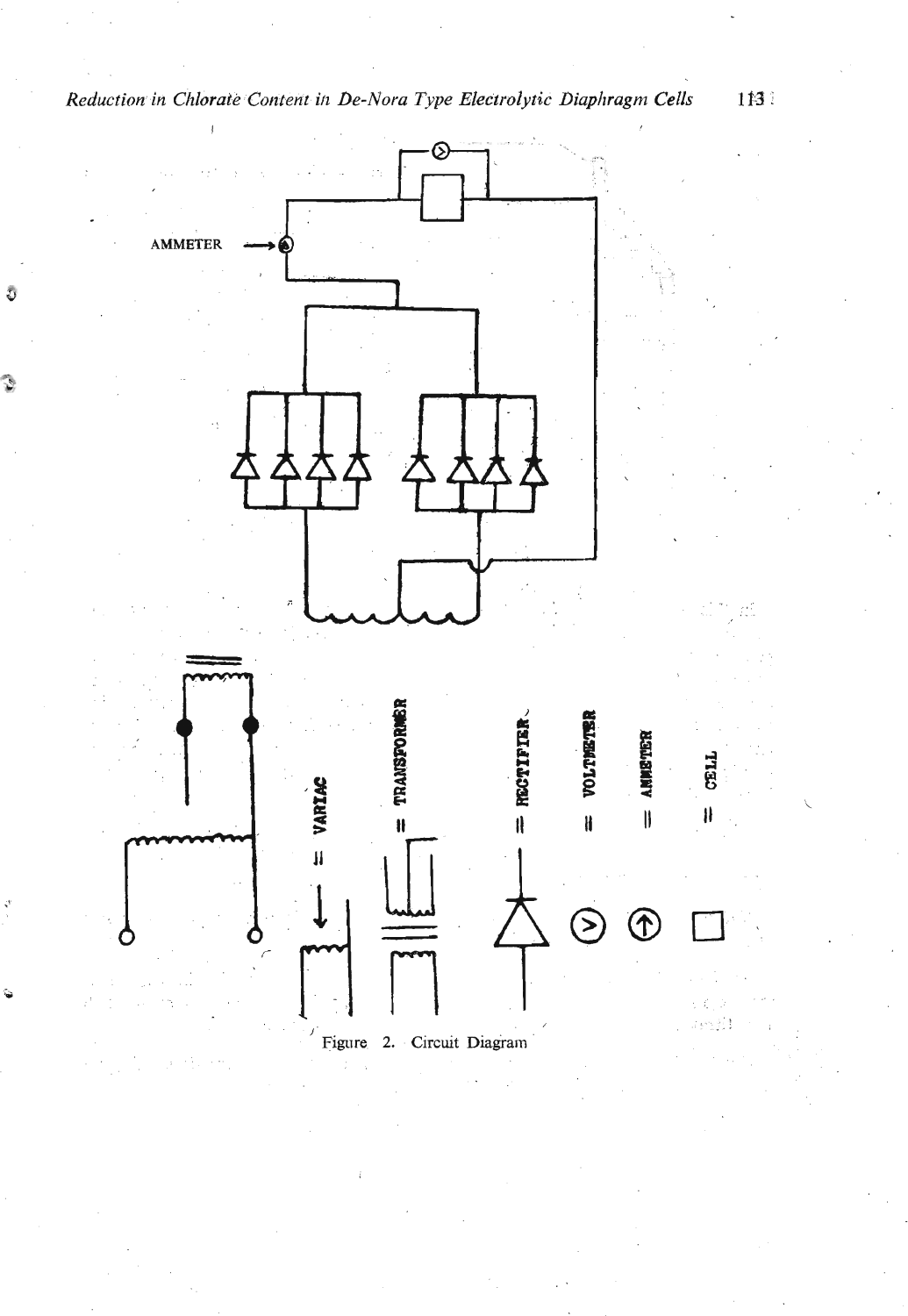$W$ . Perlyn D. Pereira, J. N. O. Fernando and D. T. Jayamanne



Diagramatic Section of the Cell Figure 3.

In this series of experiments we tried to derive the maximum replenishing rates that could be adopted by the cells in question to reduce the chlorate to the lowest possible value without reducing the efficiency of the cells. Increasing of temperature of feed-brine was limited to 55°C since P.V.C. pipes carrying brine cannot withstand a higher temperature. Normal electrolysis was carried out for 10 h maintaining the feed rate  $40 \pm 21\text{h}^{-1}$ . Cell was thereafter subjected to a replenishing rates of anolyte liquor  $18 \pm 2 \ln^{-1}$ ,  $60 \pm 1 \ln^{-1}$  and  $66 \pm \ln^{-1}$ , at the latter replenishing rate a drop in the anolyte temperature being recorded. As a result we were not able to increase the replenishing any further.

#### Analytical 3.

For all quantitative analysis the following procedure was adopted :

 $NaOH^-10.00cm^3$  of a sample diluted with an equal volume of water was titrated against 0.1000N hydrochloric acid.

 $NaClO<sub>3</sub>$ —10.00cm<sup>3</sup> of a sample was warmed with ferrous ammonium sulphate in the presence of 5N sulphuric acid. The remaining ferrous ammonium sulphate was titrated against standard 0.1000N potassium dichromate.

 $NaCl$ —5.00cm<sup>3</sup> of a sample was diluted upto 250cm<sup>3</sup> of water and 10.00cm<sup>3</sup> of the latter solution titrated against 0.100N silver nitrate.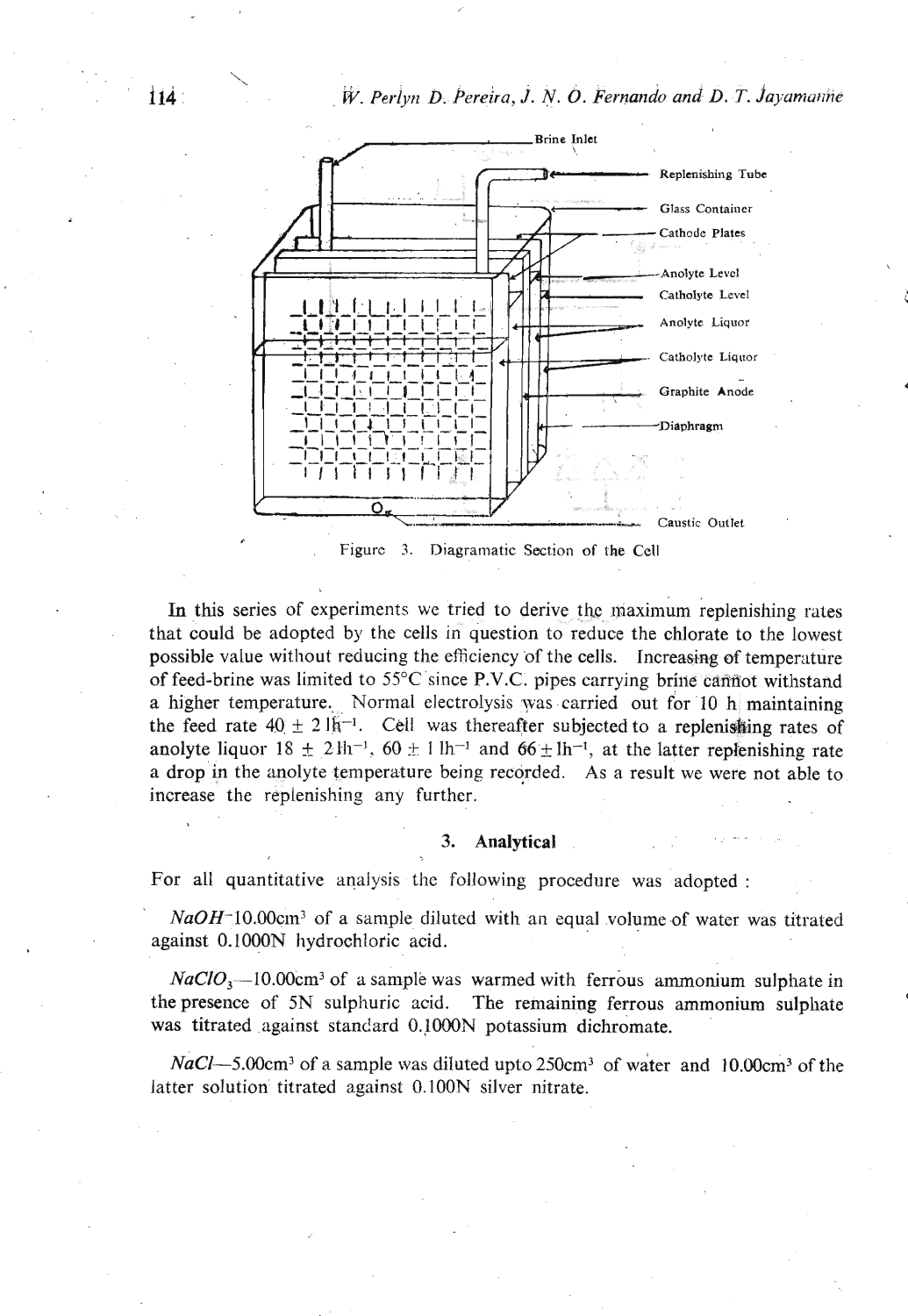### 4. Discussion

# **4.1.** Relationship **of** Anolyte and Catholyte Chlorate

In experiments of category A as the catholyte level was lowered and hence flow -rate increased, there was observed a decrease in anolyte chlorate (Figure 4). This could be attributed to a decrease in the back diffusing hydroxyl ions4 caused by the low sodium hydroxide concentration in the effluent. Back diffused hydroxyl ions contribute to the chemical formation of chlorate in the anolyte liquor. Reference to Figure 5 shows that the anolyte chlorate is higher than the catholyte chlorate and the magnitude of the catholyte chlorate is determined by the anolyte chlorate. Figure 5 also indicates a possible cathodic reduction oi **9** chlorate during the passage of the anolyte liquor through the cathode plates. CI0,- -I- 3H,O -; 6e - -+ C1- + 60H-

$$
ClO3- + 3H2O + 6e
$$
  

$$
ClO3- + 6H+ + 6e
$$
  

$$
ClO3- + 3H2O
$$

In experiments done under category D at 15 cm and 12 cm catholyte levels it was observed that with an increased anolyte sodium chloride concentration there was a decrease in the anolyte chlorate ; however, a reduction in the catholyte chlorate was not observed as expected. The anolyte chlorate concentration fell below the catholyte chlorate concentration and the difference in concentration increased with increasing flow rate : therefore, the presence of catholyte chlorate cannot be attributed solely to chlorate formation in the anolyte. It is partly due to a process of chlorate formation in the catholyte. Dissolved chlorine in the anolyte liquor which passes through the diaphragm undergoes reaction with hydroxyl ions in the catholyte to give rise to additional chlorate in the catholyte. The series of reactions leading to catholyte chlorate formation is thought to be as follows  $:=$ 

 $Cl_{2(aq)} + OH^-$  -  $\longrightarrow Cl^+ + HClO$ 

 $HClO + OH^ \longrightarrow$   $ClO^- + H<sub>2</sub>O$ 

- **.The** process hereafter proceeds in two stages : the very slow bimolecular reaction

. -

$$
\qquad \qquad 2ClO^{-} \qquad \qquad \longrightarrow ClO_{2}^{-} + Cl^{-}
$$

being followed by the fast reaction

**<sup>3</sup>**Cl0,- + C10- ---- + C10, + C1-

In those experiments (category D) where replenishing of anolyte liquor and preheating of cell feed-brine was carried out reduction in anolyte chlorate, took place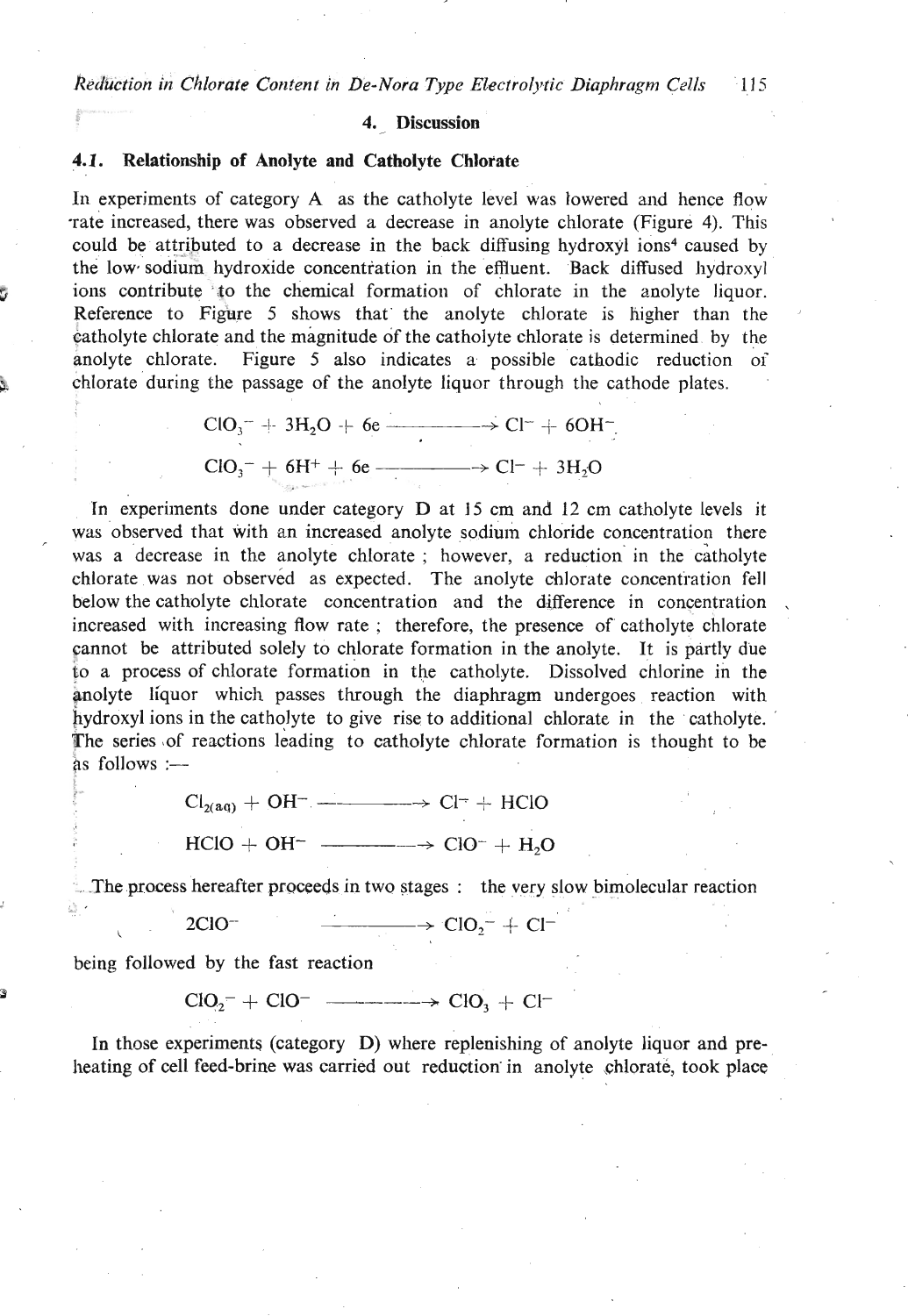

Ĵ.

service and the service of the service of the service of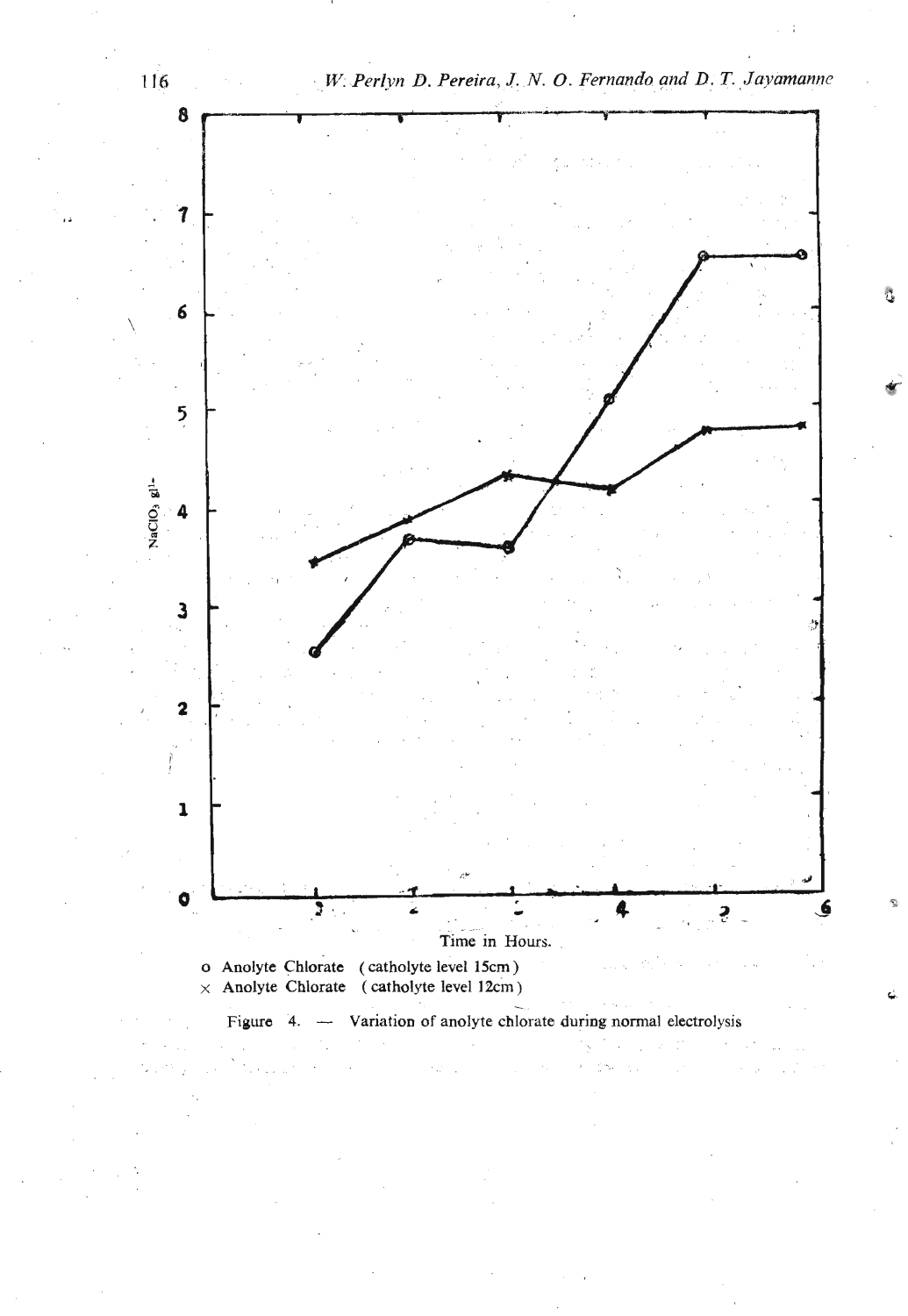

Right Cell Effluent NaClO<sub>3</sub>  $\mathbf{o}$ .

Left Cell Effluent NaClO<sub>3</sub>  $\Delta^+$ 



117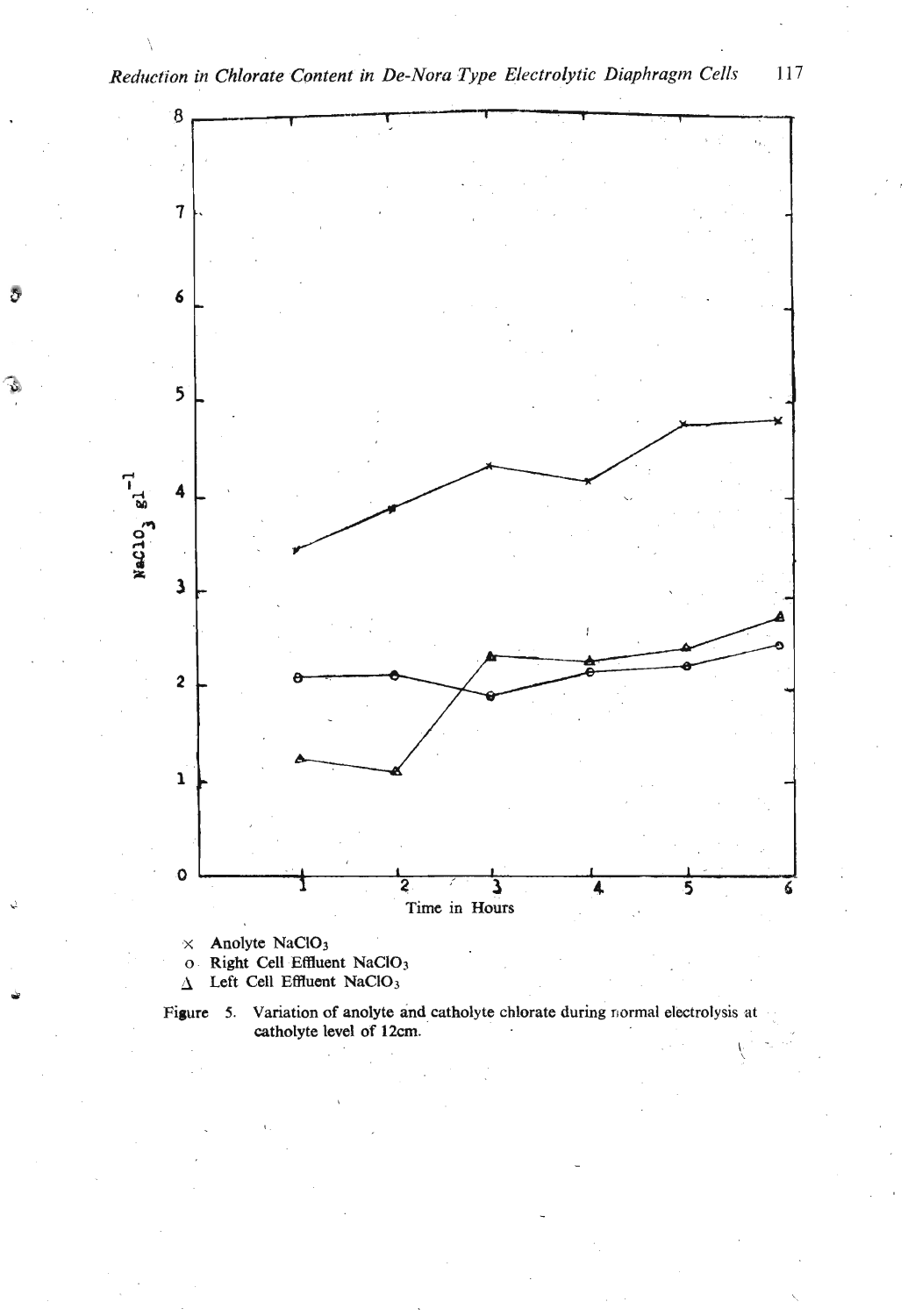However equilibrium conditions were not well defined with respect of sodium hydroxide concentration and catholyte chlorate, i.e. there were large fluctuations in sodium hydroxide and catholyte chlorate concentrations when tested hourly. It was therefore thought that if the above experiments are repeated under control conditions<sup>\*</sup> still further chlorate reduction could be expected..

When experiments were done at current loads of,3000 **A** under category **A** (normal electrolysis), the significant feature was a higher anolyte chlorate concentration as compared to the catholyte chlorate concentration, resulting in cathodic reduction of chlorate. In experiments under category B (replenishing of anolyte liquor) there was no significant reduction in chlorate observed either in the anolyte or catholyte. This is possibly due to low temperature of the anolyte which did not exceed 65°C. since replenishing rates were maintained at approximately **113** the cell feed rate (normal cell feed rate  $40 \text{ lb}^{-1}$ ). The next series of experiments were conducted with simultaneous replenishing of anolyte liquor and pre-heating of feed-brine at 55°C There was a marked drop in both anolyte and catholyte chlorate. Thereafter the same cell was subject to a series of experiments introducing only pre-heated brine ; there was observed a marked increase in chlorate. To be sure that these changes were not experimental artifacts but due to pre-heating of feed-brine and replenishing of anolyte liquor, the same cell wa's subjected to normal electrolytic conditions and results were compared with the initial experiments of this nature done on the same cell ; similar results were observed.

Comparison of results of experiments conducted at catholyte levels 14.50 cm and 12.00 cm show that with increase in flow rate there was a  $53\%$  reduction in the concentration of sodium chlorate. Experiments done at catholyte level  $8.00 \text{ cm}$ shows that with further increase in flow rate, there was a  $68\%$  reduction in the concentration of sodium chlorate. Corresponding to ,each catholyte level, the lowest value for sodium chlorate was recorded in those experiments where replenishing of anolyte liquor with pre-heating of feed-brine was carried simultaneously.

Repetition of experiments in the industrial cells at Paranthan under control conditions, indicated that the lowest values of sodium chlorate concentrations were once again those corresponding to experiments with simultaneous pre-heating of feed-brine and replenishing of anolyte liquor.

........ **I** .. :... :"'. ... : Results<sup>8</sup> indicate that at high replenishing rates (approximately 66 <sup>1</sup>h<sup>-1</sup>) chlorate has reduced to values of 0.08 g of sodium chlorate per 100 g of sodium .hydroxide.

<sup>\*</sup>Equilibrium conditions-an instance where variable parameters such as temperature, sodium **hydroxide and sodium chlorate concentrations remain. almost constant.,** i.e. **,cells to be run for a longer period from the commencement of the experiment.**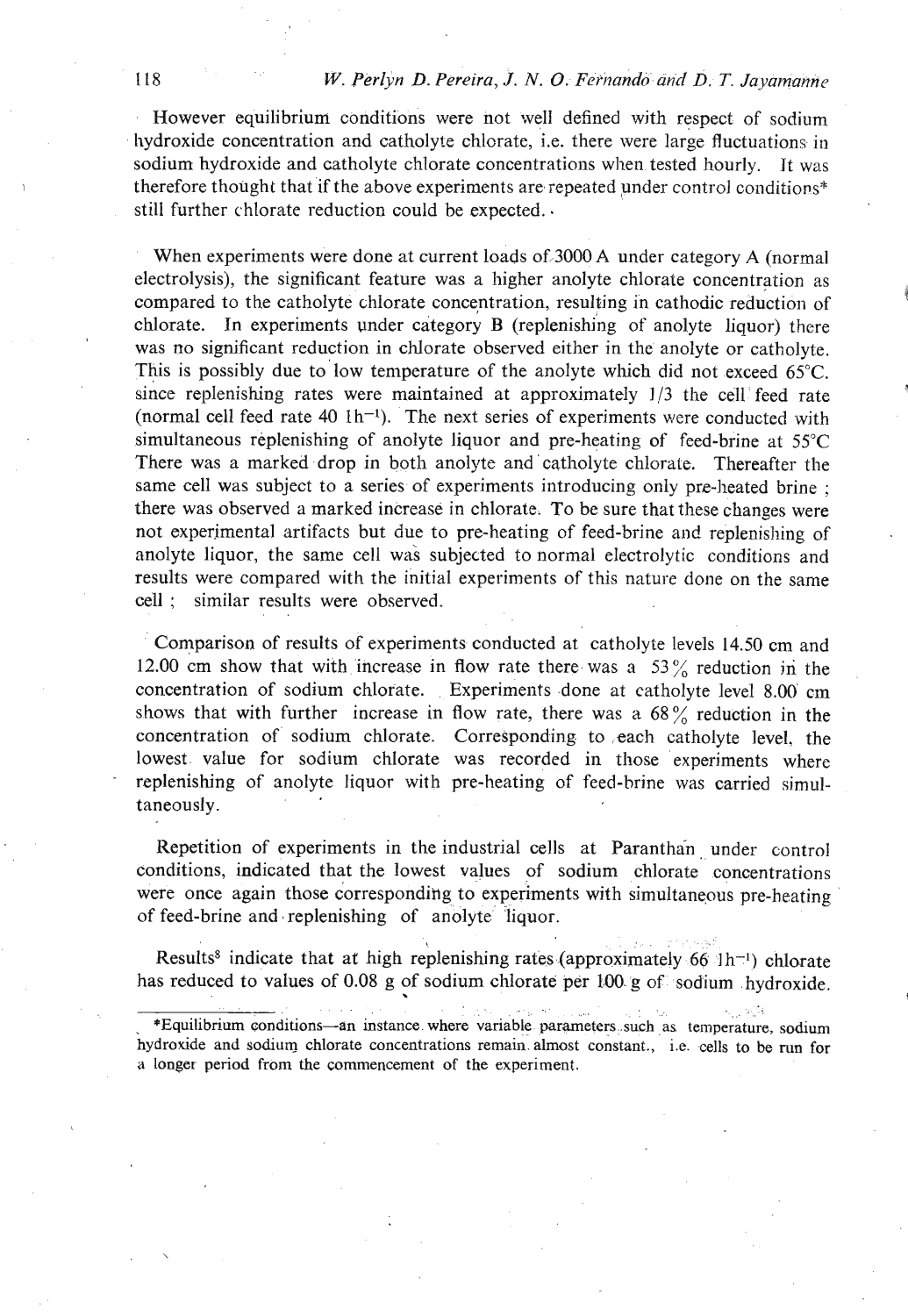*Reduction in Chrorate Cmtenf in De-Nora* **Type** *Efectrolytic Diaphragm Cells* **119** 

# **5.** Conclusion

During normal electrolysis, only limited control can be maintained over the operating conditions of the cell. These include decomposition voltage, brine concentration and feed rates, the last of which depending largely on the porosity and flow rate through the diaphragm. On the other hand, in cells with replenishing of anolyte liquor, equilibrium conditions of the cell could be so adjusted for it to operate under desired conditions of anolyte  $Cl^-,$  temperature and cell liquor concentrations. *8* Replenishing of anoIyte liquor further maintains an uniform distribution of **Cl-,**  temperature and cell liquor concentrations. Replenishing of anolyte liquor,further maintains a distribution of  $Cl^-$  within in the anolyte and inhibits the deplection of **C1-** within the pores of the graphite anodes. This reduces the discharge of OH- which should give rise to active O<sub>2</sub> attack on carbon, leading to shortening of anode life and contamination of  $Cl_2$  gas with  $CO_2$ . The present method of anolyte replenishment substantially reduced the need for individual cell atkention due to changes **in** diaphragm porosity and hydroxide back diffusion. The cell could be worked under a desired pH range, if necessary, thereby attaining high catholyte NaOH concentration and hence reduce the cost of evaporation.

Since replenishment would lead to undue wastage of brine and hence uneconomical from an industrial point of view, the possibility of re-circulation of anolyte liquor via the saturators instead of replenishing it was considered. When the plant is at full working capacity, approximately 55 cells are in circuit and when each cell is replenished at the rate of 60 lh<sup> $-1$ </sup> (1<sup>1</sup>/<sub>2</sub> the normal feed rate) a volume corresponding to approximately 3300  $lh^{-1}$  of anolyte liquor has to be delivered to the saturators through a pumping device. The possibility of recontamination of  $ClO<sub>2</sub>$  concentration at the present rate of replenishing is shown to be in the region of about 0.08 g of NaOH.

The anolyte pH was in the range of 4.8 to 6.7 and it was not possible to draw a relationship of pH with either anolyte or catholyte concentrations. When current densities were increased, the potential rose to such heights that the process was not economical; when decreased the cell efficiency was found to be low.

### **6. Economy of the Process**

Expenditure involved in implementing the qrocess industrially, would comprise the capital cost of the construction of the P.V.C. pipe line  $(150m \text{ long with a diameter})$ of 10 cm ) from the cell plant via a storage tank of capacity of 150 cm<sup>3</sup> to the saturators. Motors would be needed to pump anolyte from the storage tank to the saturators at an approximate velpcity of 80m min-l, to **a** height of 15 m.

**A** dechlorination plant before the introduction of anolyte liquor to the saturators was not considered to be necessary, since dissolved Cl<sub>2</sub> in the anolyte liquor would tend to decrease with re-saturation. The industrial implementation of the above

 $\tilde{\phi}$